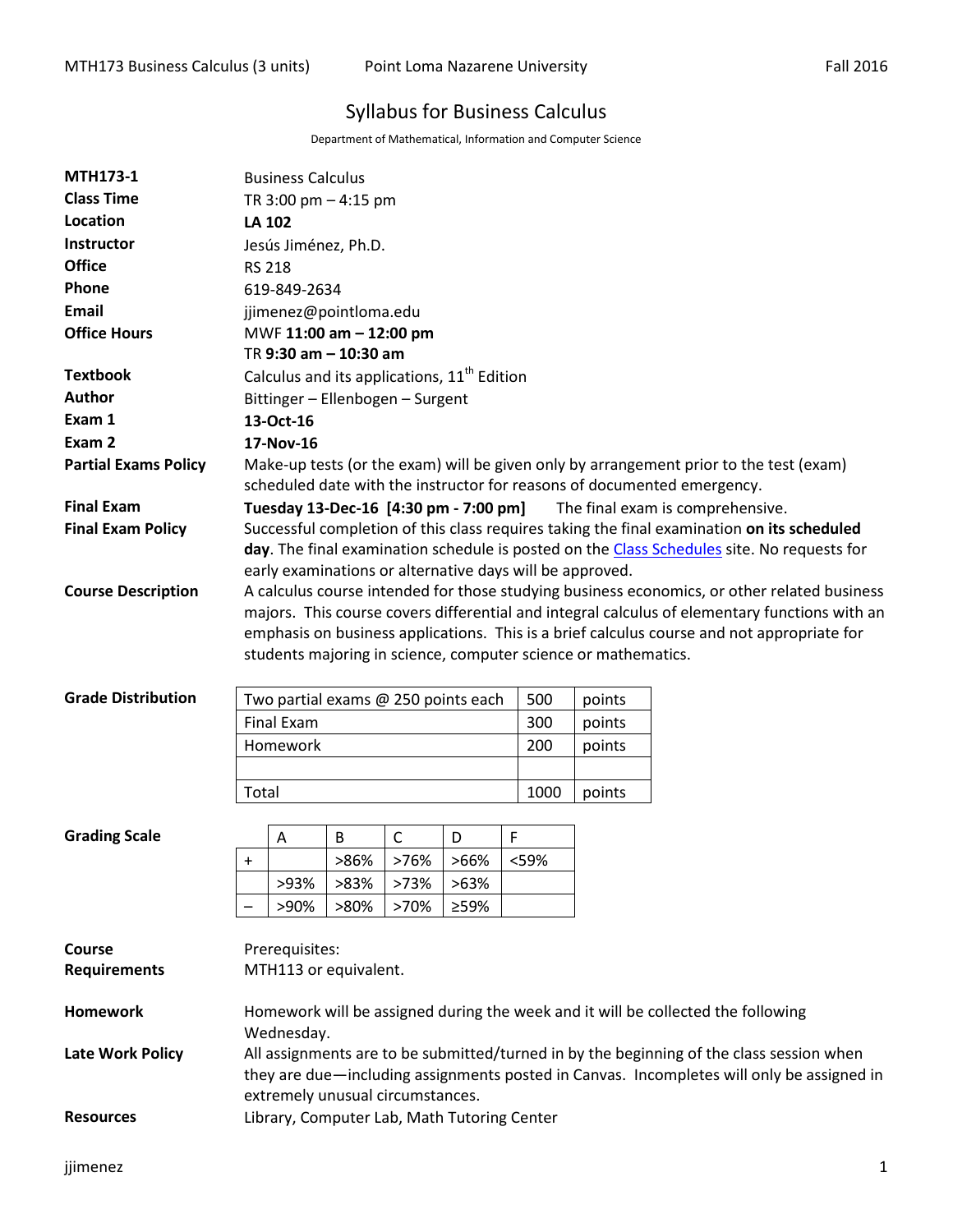# **PLNU MISSION: TO TEACH ~ TO SHAPE ~ TO SEND**

Point Loma Nazarene University exists to provide higher education in a vital Christian community where minds are engaged and challenged, character is modeled and formed, and service becomes an expression of faith. Being of Wesleyan heritage, we aspire to be a learning community where grace is foundational, truth is pursued, and holiness is a way of life.

# **DEPARTMENT MISSION**

The Mathematical, Information, and Computer Sciences department at Point Loma Nazarene University is committed to maintaining a curriculum that provides its students with the tools to be productive, the passion to continue learning, and Christian perspectives to provide a basis for making sound value judgments.

# **GENERAL EDUCATION**

This course is one of the components of the General Education Program at Point Loma Nazarene University, in support of the general education learning outcome: *Quantitative Reasoning: Students will be able to solve problems that are quantitative in nature*. The purpose of general education is to provide a common educational experience, to develop essential skills, and to provide a broad cultural background for personal and professional growth.

# **COURSE DESCRIPTION**

A calculus course intended for those studying business economics, or other related business majors. This course covers differential and integral calculus of elementary functions with an emphasis on business applications. This is a brief calculus course and not appropriate for students majoring in science, computer science or mathematics. Prerequisite(s): MTH113 or equivalent.

# **CLASS LEARNING OUTCOMES**

*GE Learning Outcomes:* 

- Students will be able to solve problems that are quantitative in nature.
- Students will be able to formulate a mathematical model from a verbal description of a problem.
- Students will be able it solve non-routine problems using logic and quantitative techniques.
- Students will be able to construct solutions to problems using computational techniques

#### *Course Learning Outcomes:*

- Students will be able to find the derivatives of elementary functions.
- Students will be able to find the anti-derivatives (integrals) of elementary functions.
- Students will be able to apply differentiation and integration to solve business problems.

#### **CREDIT HOUR**

In the interest of providing sufficient time to accomplish the stated course learning outcomes, this class meets the PLNU credit hour policy for a 3 unit class delivered over 16 weeks. Specific details about how the class meets the credit hour requirements can be provided upon request.

# **INCOMPLETE AND LATE ASSIGNMENTS**

All assignments are to be submitted/turned in by the beginning of the class session when they are due—including assignments posted in Canvas. Incompletes will only be assigned in extremely unusual circumstances.

#### **TOPICS TO BE COVERED**

- Differentiation of elementary functions.
- Integration of elementary functions.
- Marginal analysis.
- Optimization.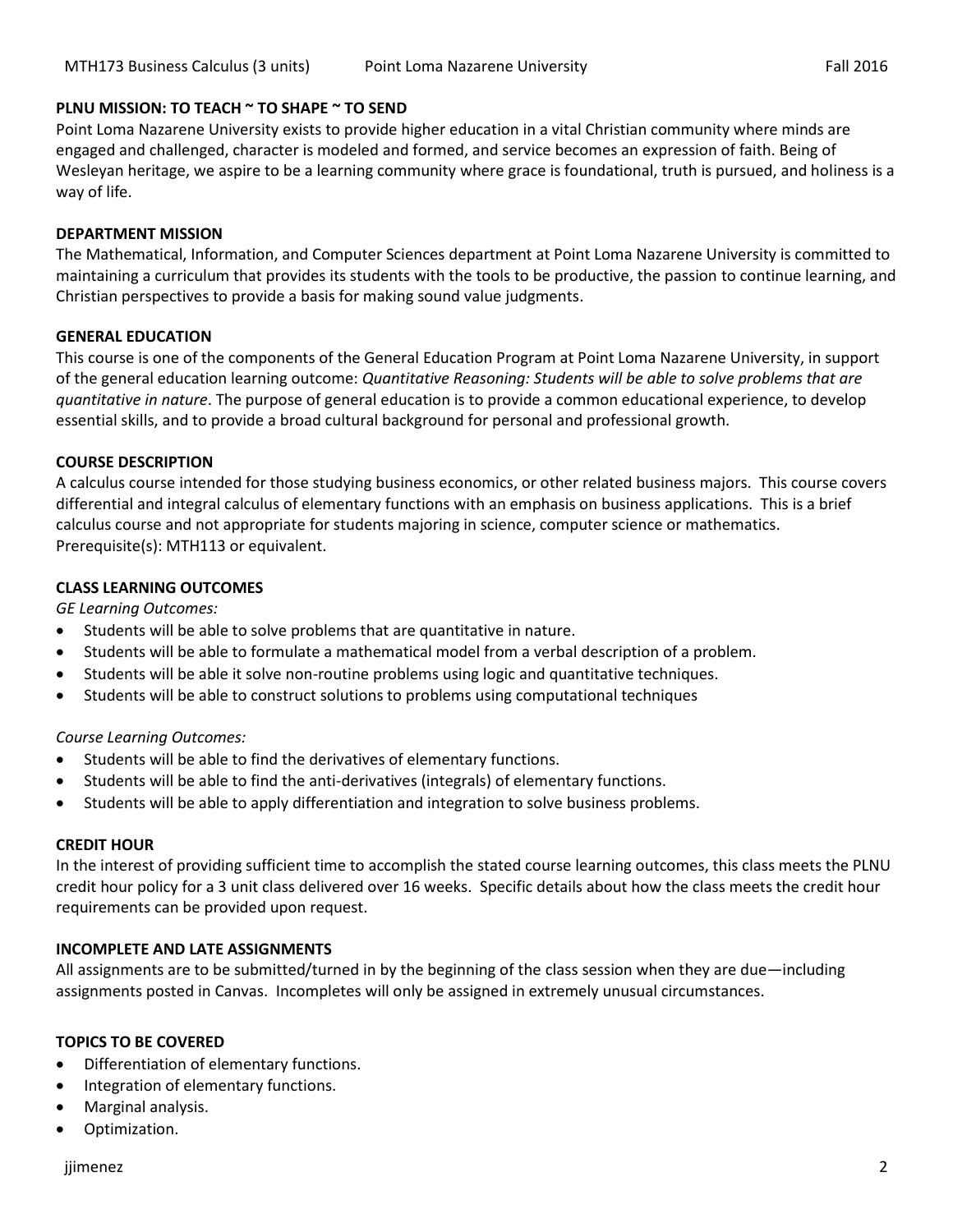- Price, demand and revenue.
- Elasticity of demand.
- Consumer and producer surplus.
- Revenue, cost, and profit.

# **ATTENDANCE**

Attendance is expected at each class session. In the event of an absence you are responsible for the material covered in class and the assignments given that day.

Regular and punctual attendance at all classes in which a student is registered is considered essential to optimum academic achievement. Therefore, regular attendance and participation in each course are minimal requirements to be met. There are no allowed or excused absences except as approved in writing by the Provost for specific students participating in certain university-sanctioned activities. Excused absences still count toward the 10%-20% limits, but allow students to make up work, quizzes, or tests missed as a result of a university-sanctioned activity. Activities of a unique nature, such as labs or other activities identified clearly on the syllabus, cannot be made up except in rare instances when instructors have given advanced, written approval for doing so. Whenever the number of accumulated absences in a class, for any cause, exceeds ten (10) percent of the total number of class meetings, the faculty member should send an e-mail to the student and the Vice Provost for Academic Administration (VPAA) warning of attendance jeopardy. If more than twenty (20) percent of the total number of class meetings is reported as missed, the faculty member or VPAA may initiate the student's de-enrollment from the course without further advanced notice to the student. If the date of de-enrollment is past the last date to withdraw from a class, the student will be assigned a grade of W or WF consistent with university policy in the Grading section of the catalog. There are no refunds for courses where a de-enrollment was processed. For more details see the PLNU catalog: [http://catalog.pointloma.edu/content.php?catoid=18&navoid=1278#Class\\_Attendance](http://catalog.pointloma.edu/content.php?catoid=18&navoid=1278#Class_Attendance)

# **CLASS ENROLLMENT**

It is the student's responsibility to maintain his/her class schedule. Should the need arise to drop this course (personal emergencies, poor performance, etc.), the student has the responsibility to follow through (provided the drop date meets the stated calendar deadline established by the university), not the instructor. Simply ceasing to attend this course or failing to follow through to arrange for a change of registration (drop/add) may easily result in a grade of F on the official transcript.

# **ACADEMIC ACCOMADATIONS**

While all students are expected to meet the minimum academic standards for completion of their courses as established by the instructors, students with special needs may require academic accommodations. At Point Loma Nazarene University, students requesting academic accommodations must file documentation with the Disability Resource Center (DRC), located in the Bond Academic Center. Students can also reach the Disability Resource Center by phone at 619- 849-2486 or by e-mail at [DRC@pointloma.edu.](mailto:DRC@pointloma.edu) Once the student files documentation, the Disability Resource Center contacts the student's instructors and provides written recommendations for reasonable and appropriate accommodations to meet the individual needs of the student. This policy assists the university in its commitment to full compliance with Section 504 of the Rehabilitation Act of 1973, the Americans with Disabilities (ADA) Act of 1990, and ADA Amendments Act of 2008, all of which prohibit discrimination against students with special needs and guarantees all qualified students equal access to the benefits of PLNU programs and activities. For more details see the PLNU catalog: [http://catalog.pointloma.edu/content.php?catoid=18&navoid=1278#Academic\\_Accommodations](http://catalog.pointloma.edu/content.php?catoid=18&navoid=1278#Academic_Accommodations) 

Students with learning disabilities who may need accommodations should discuss options with the instructor during the first two weeks of class.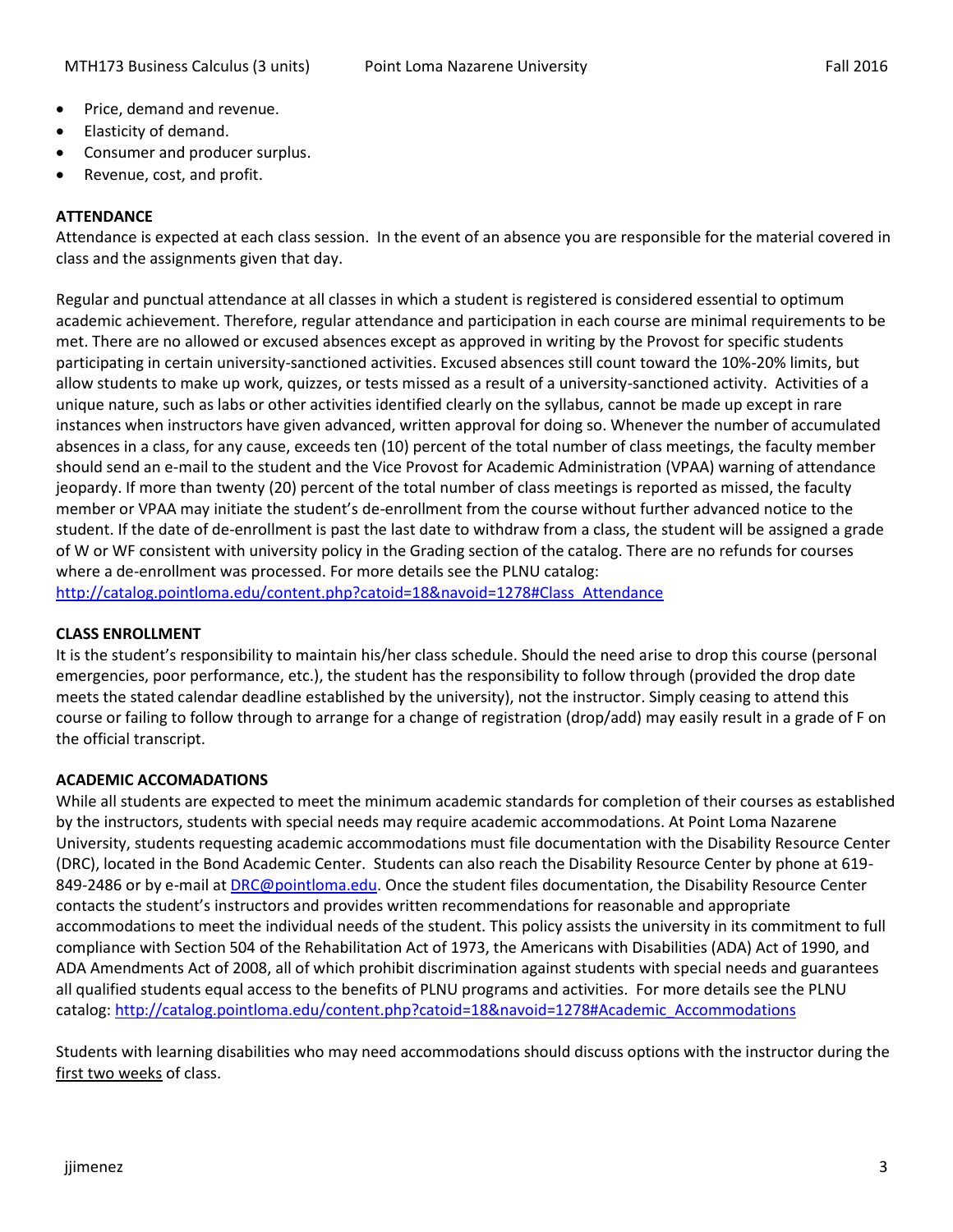#### **ACADEMIC HONESTY**

The Point Loma Nazarene University community holds the highest standards of honesty and integrity in all aspects of university life. Any violation of the university's commitment is a serious affront to the very nature of Point Loma's mission and purpose. Violations of academic honesty include cheating, plagiarism, falsification, aiding academic dishonesty, and malicious interference. The details of PLNU's meaning of each of these words can be found in the PLNU catalog at: [http://catalog.pointloma.edu/content.php?catoid=18&navoid=1278#Academic\\_Honesty](http://catalog.pointloma.edu/content.php?catoid=18&navoid=1278#Academic_Honesty)

A student remains responsible for the academic honesty of work submitted in PLNU courses and the consequences of academic dishonesty beyond receipt of the final grade in the class and beyond the awarding of the diploma. Ignorance of these catalog policies will not be considered a valid excuse or defense. Students may not withdraw from a course as a response to a consequence.

A student who is caught cheating on any item of work will receive a zero on that item and may receive an "F" for the semester. See the PLNU Catalog for a further explanation of the PLNU procedures for academic dishonesty [\(http://catalog.pointloma.edu/content.php?catoid=18&navoid=1278#Academic\\_Honesty\)](http://catalog.pointloma.edu/content.php?catoid=18&navoid=1278#Academic_Honesty).

#### **FINAL EXAM DATE AND TIME**

The final exam date and time is set by the university at the beginning of the semester and may not be changed by the instructor. Only in the case that a student is required to take three exams during the same day of finals week is an instructor authorized to change the exam date and time for that particular student.

# **PLNU COPYRIGHT POLICY**

Point Loma Nazarene University, as a non-profit educational institution, is entitled by law to use materials protected by the US Copyright Act for classroom education. Any use of those materials outside the class may violate the law.

#### **EDUCATION RECORDS AND DIRECTORY INFORMATION**

The Family Educational Rights and Privacy Act (FERPA) of 1974 as amended affords students certain rights with respect to their education records. These include: 1) the right to inspect and review the student's education records within 45 days of the day the university receives a request for access, 2) the right to request the amendment of the student's education records that the student believes are inaccurate or misleading, 3) the right to consent to disclosures of personally identifiable information contained in the student's education records, and 4) the right to file a complaint with the U.S. Department of Education concerning alleged failures by Point Loma to comply with the requirements of FERPA.

FERPA has specifically identified certain information called directory information that may be disclosed without student consent. Although directory information may be disclosed without student consent, PLNU is not required to release directory information.

The university has defined directory information as name, address (including electronic mail), telephone number, date and place of birth, major field of study, dates of attendance, enrollment status, degrees, honors and awards received, participation in officially recognized activities and sports, weight and height of members of athletic teams, degree candidacy, and the most recent previous educational agency or institution attended. This information may be provided, upon review by the Vice Provost for Academic Administration, as public information or to individuals who demonstrate a valid need to contact students. Photographs of students may also be used in various university publications or on the university website. Students who prefer that their photograph not be used, must inform the Office of Marketing and Creative Services of their request prior to the second Monday of each semester.

The university may disclose education records to college officials with legitimate educational interests. A college official is a person employed by the university; a member of the Board of Trustees; or an individual serving on a committee, such as disciplinary or grievance committees. A college official has a legitimate educational interest if the information aids the official in fulfilling professional functions. PLNU also includes among college officials a student appointed to an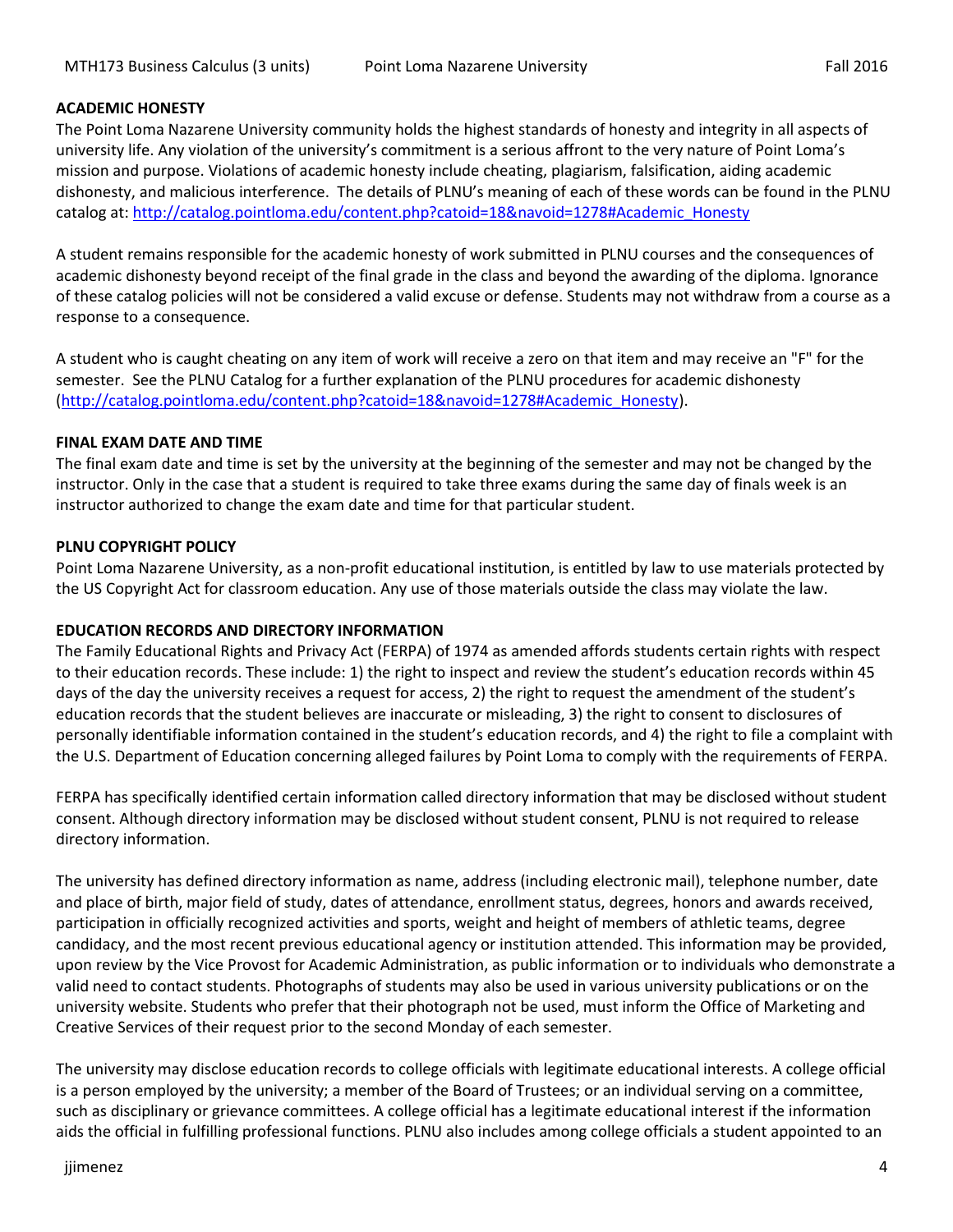official committee or assisting another official in performing tasks and outside service providers who perform an institutional service of function such as attorneys, auditors, and the National Student Clearinghouse. The university may also disclose education records to post-secondary institutions in which a student is seeking or intending to enroll, or is already attending if the disclosure is for purposes related to the student's enrollment or transfer.

Questions relative to FERPA policies should be referred to the Office of the Vice Provost for Academic Administration or may be referenced at FERPA.

(http://catalog.pointloma.edu/content.php?catoid=18&navoid=1278#Education\_Records\_FERPA\_\_and\_Directory\_Info [rmation\)](http://catalog.pointloma.edu/content.php?catoid=18&navoid=1278#Education_Records__FERPA__and_Directory_Information)